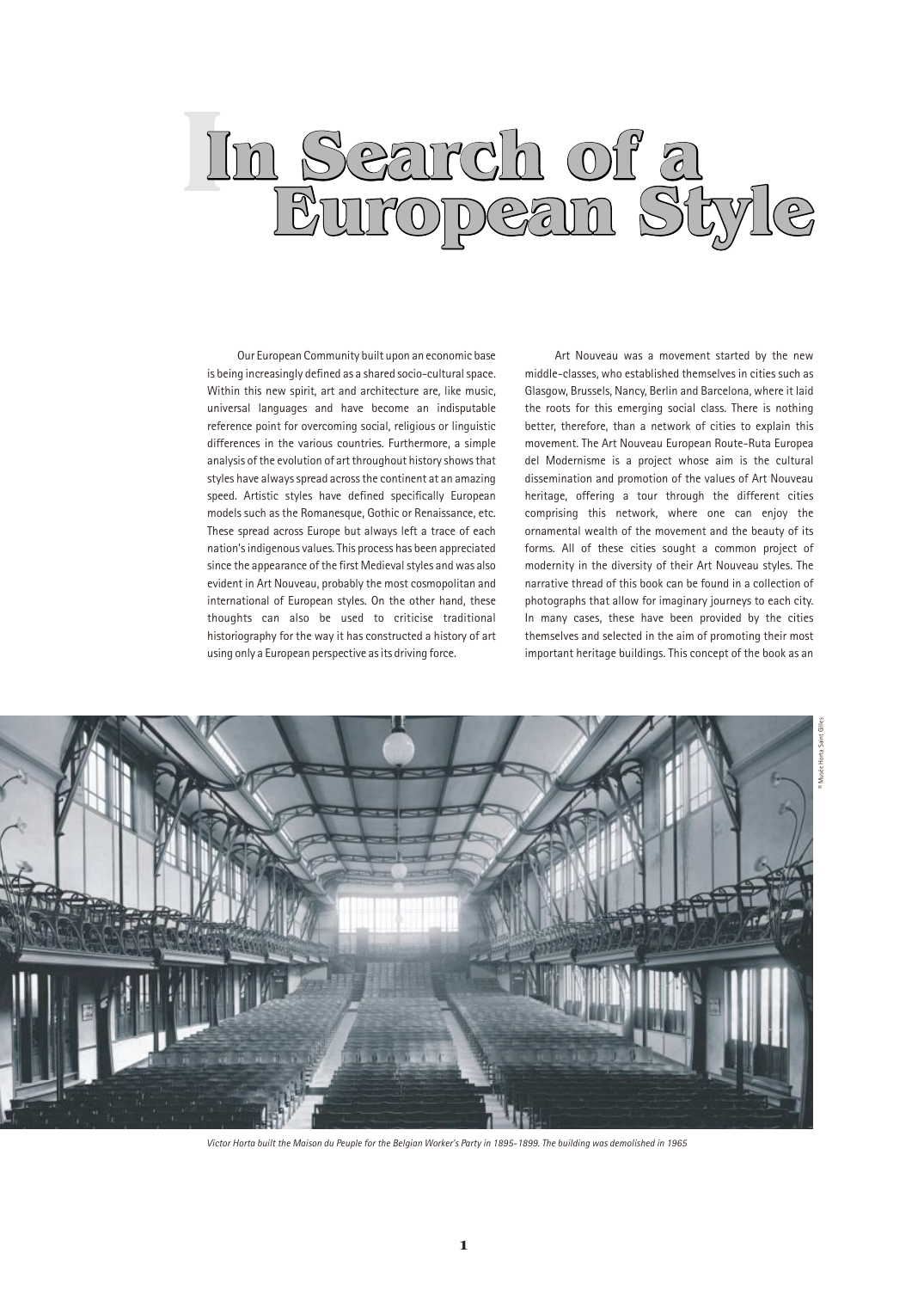imaginary journey has led us to highlight buildings that can still be visited today and present only those that have been preserved, leaving to one side other major buildings that have since disappeared, either as a result of the two World Wars – such as the Werthein Department Store in Berlin by Alfred Messel (1896-1898) – or because of real estate speculation – the ill-fated Maison du Peuple (House of the People) by Victor Horta (1895-1899) in Brussels.

"Art Nouveau" is the generic term describing the new expressions of architecture and the applied decorative arts at the end of the 19th century and beginning of the 20th century. Historical models were abandoned to make way for free, creative forms inspired by nature. Each European region developed its own style, and "Art Nouveau", "Modernisme", "Vienna Secession", "Liberty" or "Jugendstil" are simply different terms referring to the same innovative attitude.

From the second half of the 19th century, stylistic renewal became unviable without the adoption of new industrial processes. But the integration of art and technique also experienced strong opposition. A lack of aesthetic quality in the products at the World Exhibition in London in 1851 triggered the first campaigns for the return of art into everyday life through crafted objects and quality homes. Henry Cole founded his Schools of Design and William Morris started a manufacturing firm following a Medieval workshop model where he created a simple, utilitarian, artisanal style based on forms in nature and the linearity of Japanese art. During the 1880s, Arthur Heygate Mackmurdo and the members of the Arts and Crafts Society perfected this natural abstract style and spread it across Europe.

Towards 1900, Brussels became a fashionable meeting place for modern artists. A need for renewal burst upon the scene and resonated to the sound of the progressive spirit of Octave Maus' cultural projects: L'Art Moderne magazine and the Des Vingt and La Libre Esthétique societies, which brought together French symbolism and British design, hitherto unknown on the continent. In the same way, Victor Horta and Henry Van de Velde provided spatial dimension to flat graphics and created a rhythmic, floral, skilful style using a distinctive motif: the undulating line of the coup de fouet. Horta was a master of diaphanous architecture and used plant forms integrated into metallic structures. Van de Velde was a theorist and designer who simplified the curvilinear style and assured its spread across Germany.



Lounge designed by Henry van de Velde as it was shown at the International Exhibition of Dresden in 1897



Paul Hankar, 1896. The Niguet shirt shop, now a flower shop



Henry van de Velde's works for the Munich Secessionist exhibition of 1899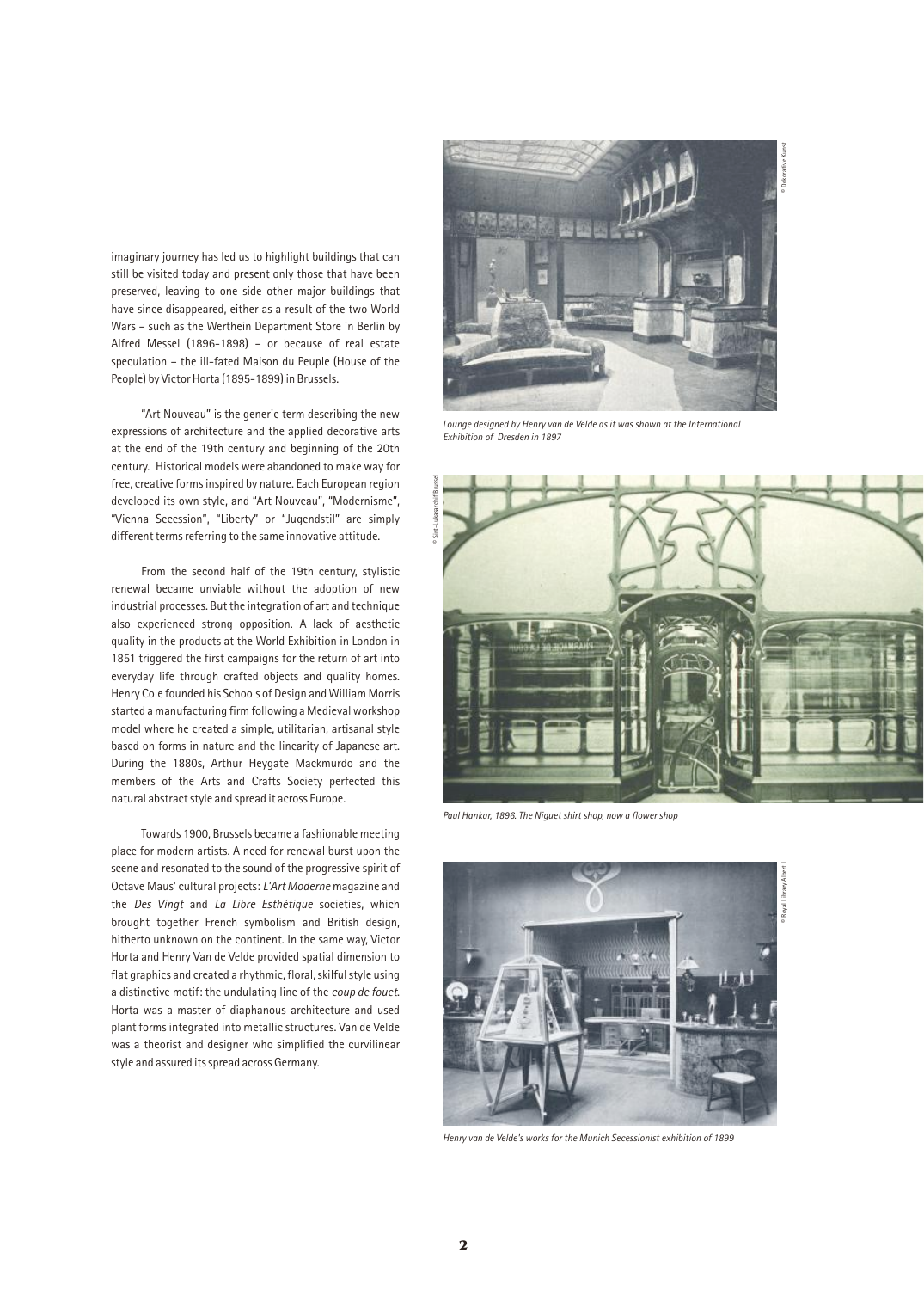

Period postcard of Hector Guimard's 1900 underground station at Bastille

The Paris 1900 and Turin 1902 Exhibitions signified a victory for this new style and its reach throughout the world. Art Nouveau triumphed in Paris as the modern decorative style and paved the way for the commercialisation of "l'objet 1900" thanks to Siegfried Bing's shop. The French capital, until then reticent of this new architecture, incorporated the floral elements of this new style into the functional entrances of its underground railway stations. Hector Guimard created ornamental plant-shaped sculptures with these iron and glass structures. With the Turin Exhibition, exclusively dedicated to the decorative and industrial arts, workmanship won over function.

Nancy was the true productive centre of French Art Nouveau. It was a city of artisan tradition and, prior to 1900, many art industries began their work there based on an English social programme, Belgian symbolism and Japanese prints. The grace and refinement of their Rococo roots defined the objects they made, which were more suggestive than functional. Emile Gallé was the driving force, making highly accomplished multicoloured floral-styled glasswork and creating lively volumetric plant-shaped "talking objects". Following the success of the Paris World Exhibition, he founded the Nancy School, bringing together a community of artists-artisans who made genuine luxury articles out of everyday objects using plant forms.







Siegfried Bing's L'Art Nouveau art gallery in Paris Henry Gutton and Joseph Hornecker, 1902-1904. Fournier-Defaut Villa in Nancy, demolished in 1974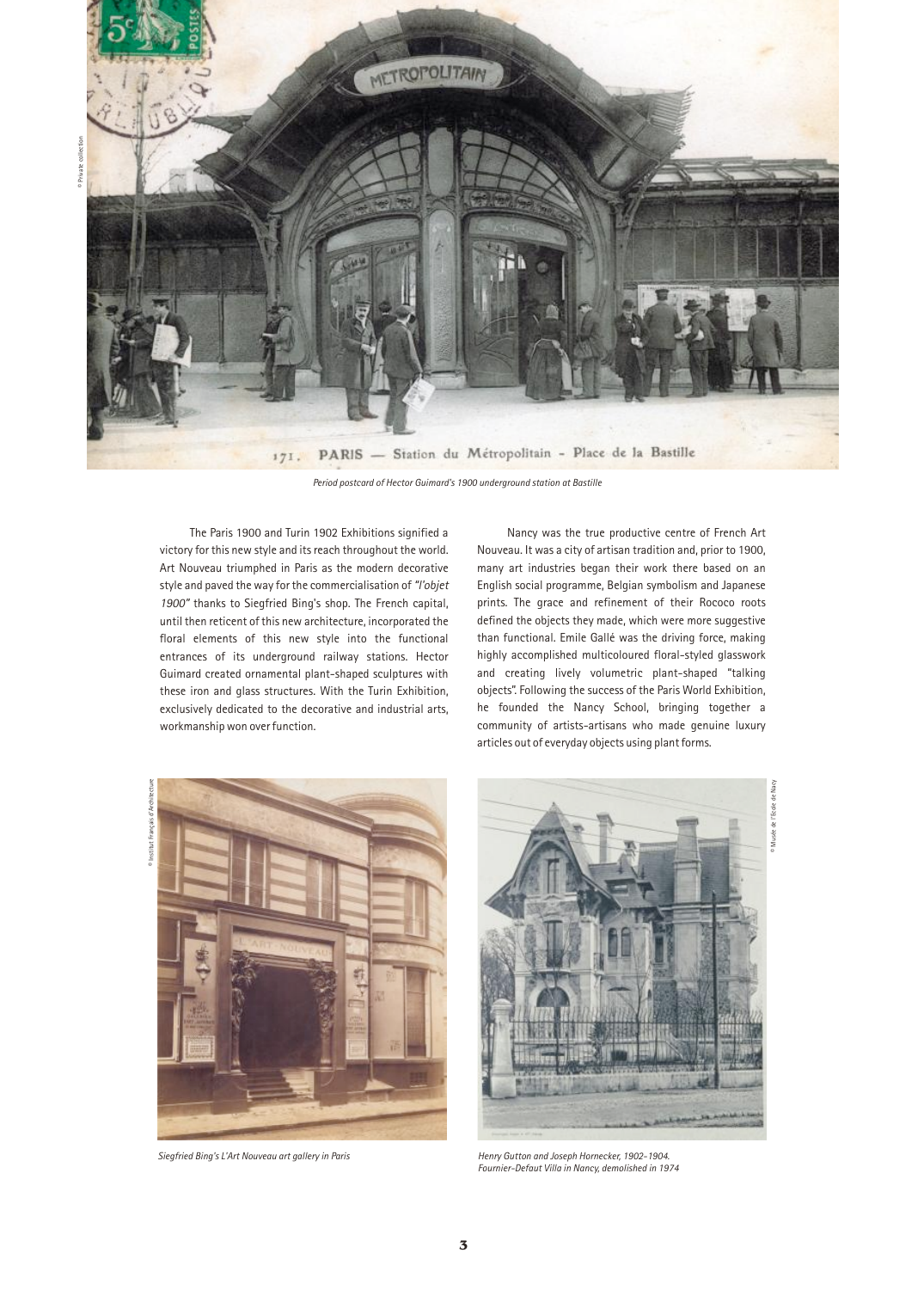Glasgow was the centre of British Art Nouveau. Working within the city's School of Art environment was the group known as "The Four Macs": Charles Rennie Mackintosh, Herbert MacNair and the sisters Margaret and Frances MacDonald, who were inspired by the reforming spirit of the Arts and Crafts Movement and the simplicity of Japanese art. Contrary to the excesses of Belgian Art Nouveau, the Glasgow School was noted for its sobriety. It was dominated by a combination of simple geometric forms with a minimal ornamental presence that was also geometric, contrasted by a few highly stylised human and plant forms. The Glasgow Style had a limited impact in Great Britain but was a determining factor in the development of modern architecture.



Charles Rennie Mackintosh designed the Buchanan Street Tearoom in 1897



©

M<sub>a</sub>

Arxiu Mas, Institut Amatller d'Art Hispànic

Josep Puig i Cadafalch, 1902-1904. Casa Trinxet, in its time considered to be one of the jewels of Barcelona Modernisme, demolished in 1966

Meanwhile, history and traditions were being reexamined in Catalonia by a society that wanted to be both cosmopolitan and modern. During the 1890s, architects and interior designers were reviving the past with styles that were simultaneously Medieval, archaic and creative. After 1900, an added preference for the abstract sinuous forms of European Art Nouveau was introduced. During the last stages of the movement, Modernista artists like Rafael Masó saw in the Vienna Secession a way of recovering rationalism in construction.

Modernisme spread across Catalonia and into all areas of human activity, becoming the style of the middle classes in cities linked to industry and trade and in provincial capitals. Houses, summer villas and public buildings, as well as



Original aspect of Reus' Casa Navàs, by Lluís Domènech i Montaner (1902). Some elements, like the corner turret, were lost during the Spanish Civil War

factories, industrial estates and agricultural cooperatives, became identified with the abstract forms of Modernisme. The three great figures of Modernista architecture left some of their best works in Barcelona and other towns: Antonio Gaudí, with his abstract conception of architecture; Josep Puig i Cadafalch, who had a more historical perspective, and Lluís Domènech i Montaner, who surrounded himself with a whole band of artisans and industrial designers. But many others also contributed with the same enthusiasm, such as the architects Joan Rubió, Enric Sagnier, Josep Maria Jujol, Lluís Muncunill and Jeroni Granell; furniture and interior designers such as Gaspar Homar and Joan Busquets, or companies such as Indústries d'Art Vidal, Escofet i Cia. (flooring), Pujol i Bausis (applied ceramics), Rigalt Granell i Cia. (stained glass), etc. Catalan Modernisme was characterised by its plurality.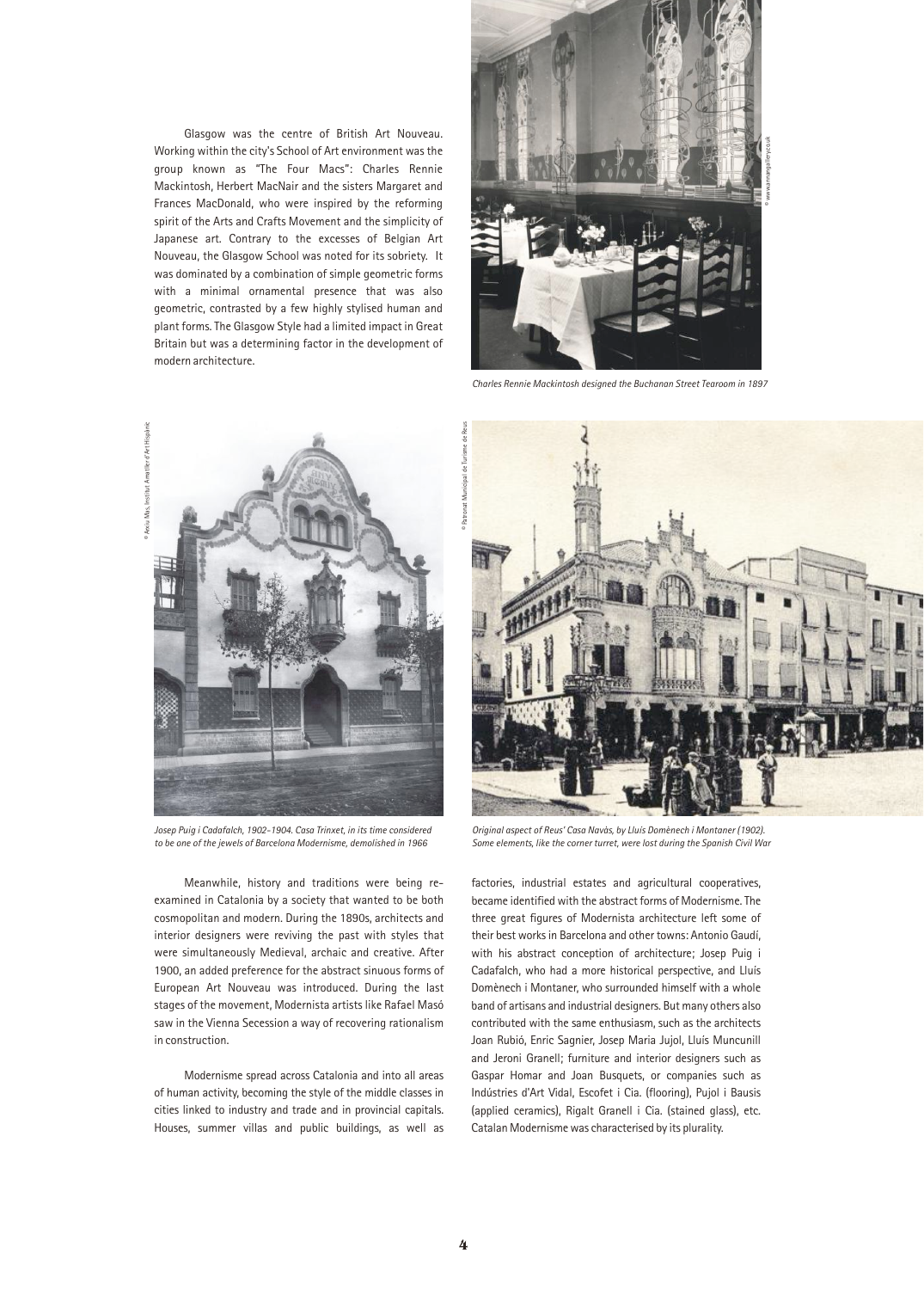

The Munich Elvira workshops, reformed by August Endell in 1897, were destroyed during World War II

The name "Jugendstil" was derived from the magazine entitled Jugend (Youth). In this and other publications such as Pan and Simplicissimus, which helped to introduce Art Nouveau to Germany, texts were surrounded by decorative frames and borders made up of highly stylised, flat, asymmetric floral motifs. These forms really took shape in Munich, which was the main centre of the movement around 1897, when the United Workshops for Art in Handicraft were founded, promising to break down the traditional division between pure and applied arts. Thanks to these workshops, a new model of interior decoration began to take hold, based on research into luxury and beauty through everyday objects.

Jugendstil became successful in Munich in 1897. At that time, August Endell reformed the Elvira Workshops, employing severe organic forms on the façade, and the International Exhibition took place, where Herman Obrist presented his floral-style objects. The naming of Henry Van de Velde as director of the Industrial Arts Museum in Weimar in 1902 converted the city into the new centre of Jugendstil, with a new concept in industrial design. Endell and Van de Velde also introduced Jugendstil to Berlin, where the process of purifying the style began. A concern for functionality substituted ornamentation with the use of brick and ironwork, in the same way as they were soon to be used to characterise the aesthetics of the Modern Movement.

The Rennenberg Villa, by Christian and Hans Fürst (1904), was torn down in 1973 to build the new Ålesund Town Hall on its site

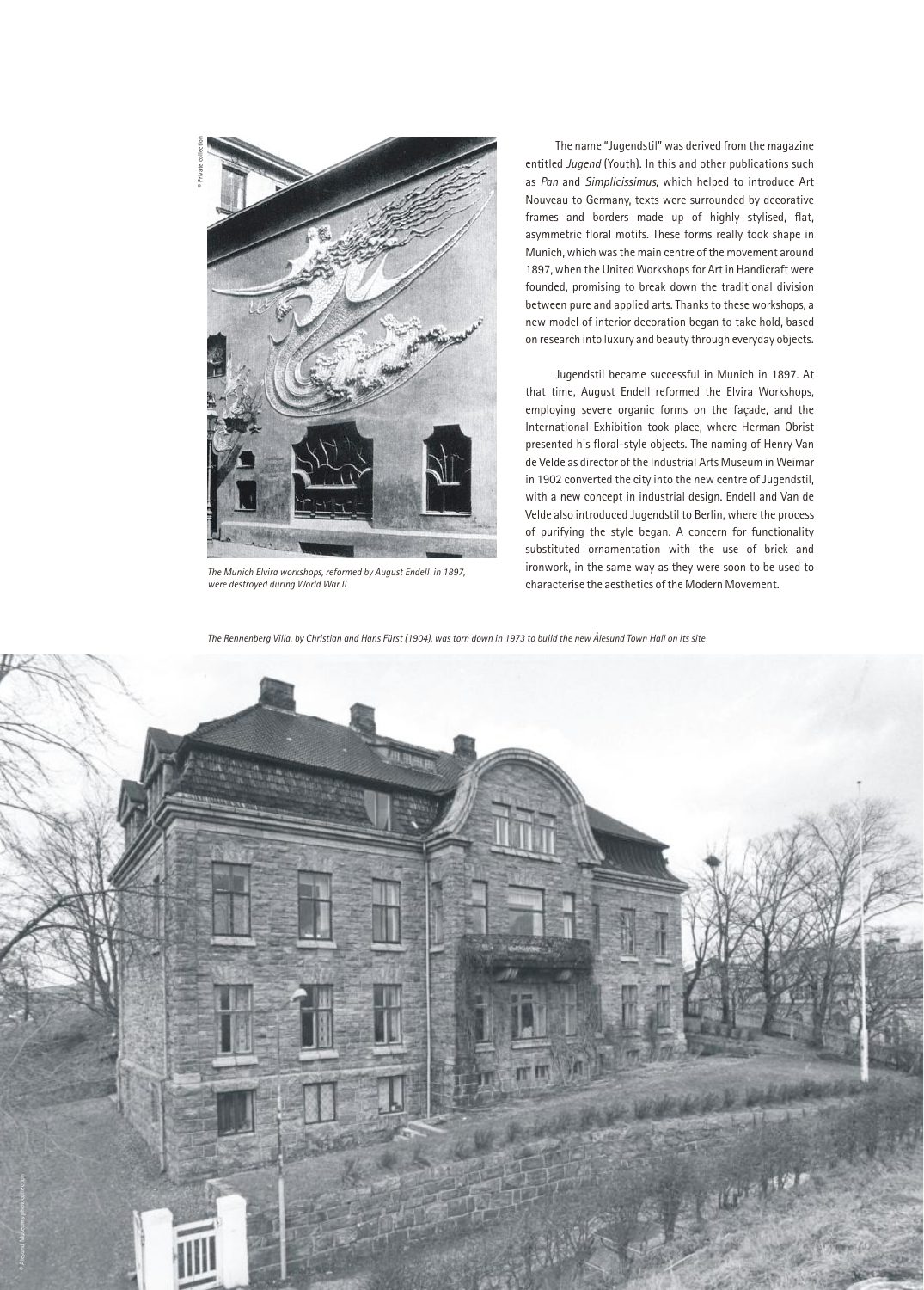

The artists of the Wiener Werkstätte designed the Viennese Cabaret Fledermauss in 1907. The venue closed in 1950

The second phase of German Art Nouveau was structured around groups of artists, called "Secessions", who disseminated their ideas of rupture by using their own publications and exhibitions spaces. This renewal brought with it a style dominated by cubic compositions and the repetition of squares and circles as decorative elements, giving equal importance to both surface and line. Gradually, the desire to create more rational spaces led to the abandonment of applied ornamentation and an appreciation of buildings as functional elements, thereby moving closer towards the new ideals of the Modern Movement.

The geometry that defined the Vienna Secession came from the Glasgow School. Moreover, the profound sense of moral and cultural decadence that reigned there provided art with the new role of saviour and last refuge. This was the line of thinking adopted by Koloman Moser and Josef Hoffmann when they founded the Vienna Workshops in 1903 with the industrialist Fritz Waerndorfer. There, they proposed an interaction between art and life through highly refined objects produced using high quality materials. The architects Otto Wagner and Josef Maria Olbrich renounced historical styles but preserved the grandeur and balance of classical buildings, using sculpture and decorative art to highlight function and structure.

In 1899, a group of German and Austrian artists arrived in Darmstadt invited by the Grand Duke of Hesse and founded an association that aimed at transforming the arts. Amongst them, Josef Maria Olbrich should be noted for introducing the geometric lines of the Secession movement to the city through the construction of the buildings for the artists' colony. In competition with Vienna, Prague and Budapest, the new style was adopted from 1900. In Holland and Scandinavia, solid cubic buildings were also dominant, decorated with elements deriving from local flora and mythology.

![](_page_5_Picture_5.jpeg)

Kornél Neuschloss, 1912. Original aspect of the Elephant House in the Budapest Zoo. Abandoned for decades, the house was fully restored in 1999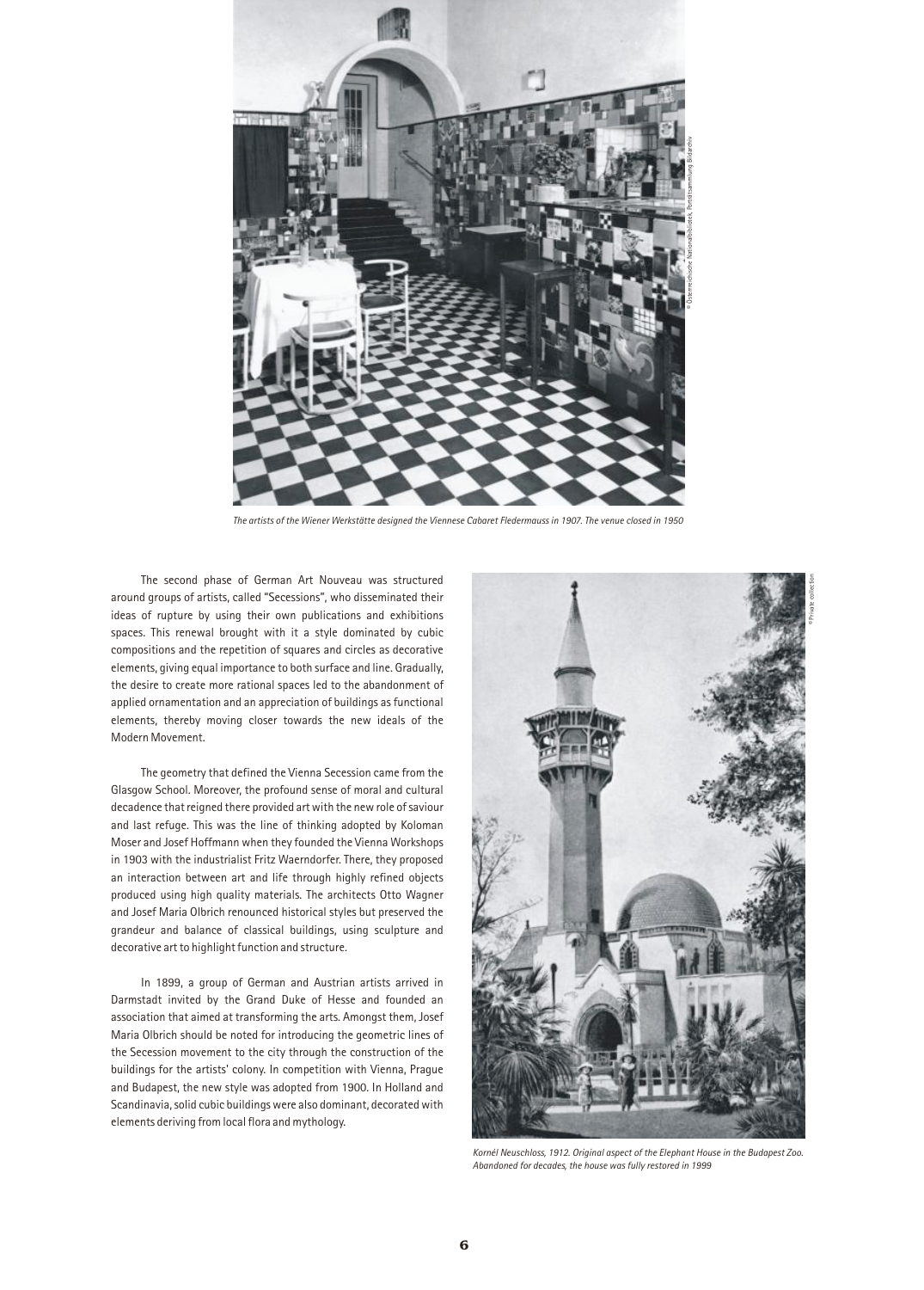![](_page_6_Picture_0.jpeg)

Interior of the Frederikintori pharmacy in Helsinki, designed by Eskil Juslen in 1908. The shop operated until 1996

The style of Art Nouveau evolved from an international and cosmopolitan project. Following a number of formal proposals, there was a common desire to create a universal art within a modern progressive spirit. The basic principles were the replacement of historical forms with natural forms, the adoption of new materials, the recognition of craftsmen and a freedom of expression by integrating all the arts. Thanks to the ease of communication and trade, fruitful intercultural exchanges were established and these ideas were spread via exhibitions, books, magazines and artists' associations. From 1900, all entrepreneurial centres, however provincial, wanted to adopt the cultural, refined, middle-class nature of the big cities.

Art Nouveau became the language of the new middle classes, the symbol of modernity. Emulation of the main European cultural centres and the prestige of their schools of architecture motivated visits by many architects from far and wide, as did the cry of European architects. The new style was welcomed by prosperous cities, ports, tourist centres, industrial centres and colonial cities. But this ornamental style, which came largely from Paris, was successful for its reformist ideas and global concept of buildings. One example of this phenomenon is that of Spanish summer resorts, where new leisure constructions, houses, small businesses and industrial buildings incorporated these new decorative elements.

![](_page_6_Picture_4.jpeg)

Casa Romero by Rodolfo Ucha (1909-1910) in Ferrol